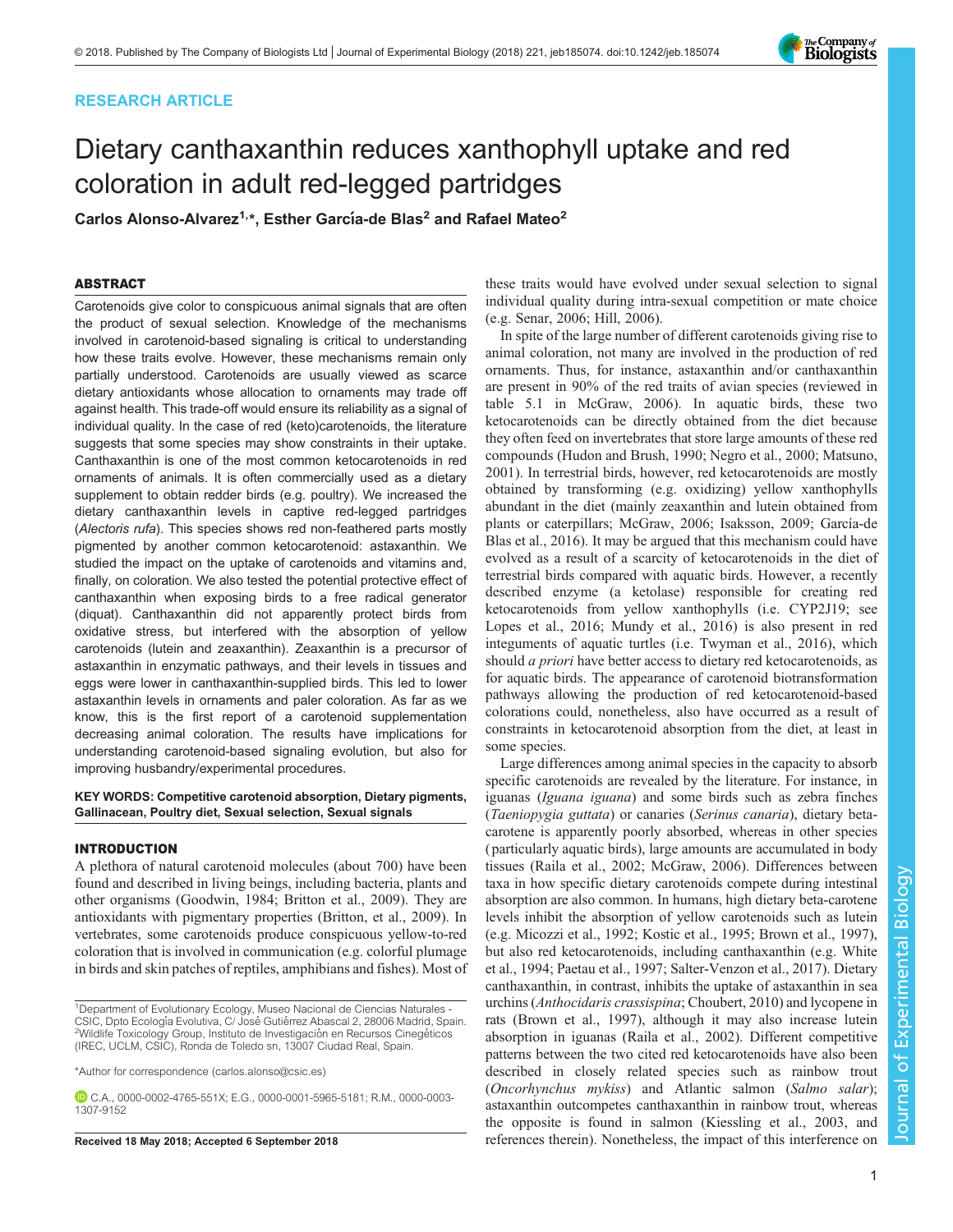the expression of red ketocarotenoid-based ornaments has not been assessed in any of the cited studies.

We recently performed a study manipulating the dietary carotenoids of captive red-legged partridges (Alectoris rufa) that reveals strong interactions between carotenoids during absorption and the effect of this on red coloration [\(García-de Blas et al., 2016\)](#page-10-0). This avian species shows red astaxanthin-based coloration in the eye rings, bills and legs [\(García-de Blas et al., 2011](#page-10-0), [2013, 2014](#page-10-0), [2015\)](#page-10-0). The diet of partridges was supplemented with the main astaxanthin precursor zeaxanthin and lutein (both yellow-orange carotenoids). An alternative treatment included astaxanthin only. Zeaxanthinsupplemented birds clearly increased coloration and astaxanthin level in ornaments, and the effect was even stronger when birds were exposed to a free-radical generator in water (diquat; see e.g. [Galván](#page-10-0) [and Alonso-Alvarez, 2009; Koch and Hill, 2017\)](#page-10-0). Surprisingly, however, astaxanthin was not detected in the blood of astaxanthinonly treated birds, which also showed lower circulating levels of zeaxanthin and lutein, lower astaxanthin levels in ornaments and a paler color [\(García-de Blas et al., 2016\)](#page-10-0).

In the present study, we aimed to go deeper into these potential interactions by testing the role of the other main ketocarotenoid in avian coloration: canthaxanthin. Canthaxanthin is less abundant in red-legged partridge ornaments than astaxanthin and shows lower [\(García-de Blas et al., 2013](#page-10-0), [2014](#page-10-0)) or similar (this study) levels to papilioerythrinone (another ketocarotenoid less frequent in birds; e.g. [Stradi et al., 2001](#page-11-0)). We also note that circulating canthaxanthin has not been detected in wild red-legged partridges (table 9S in [García-de Blas et al., 2013\)](#page-10-0), which suggests that it is not present in their natural diet or, if it is, it should be at very low amounts. In spite of its apparent scarcity and the fact that it would probably only be obtained naturally by ingesting aquatic organisms (see above), canthaxanthin is usually added in the commercial food of partridges and other bird species. In domestic chicken (Gallus gallus), canthaxanthin is commonly applied to intensify red colors and obtain more attractive products (e.g. [Surai, 2012a,b](#page-11-0)). It should be noted that no sign of poor health or reproductive problems has been described as a consequence of this apparently unnatural diet (mostly the opposite; e.g. [Weber et al., 2013;](#page-11-0) [Karadas et al., 2016](#page-10-0)). Thus, although reduced liver vitamin A levels have been shown after canthaxanthin supplementation (table 7 in [Karadas et al., 2016\)](#page-10-0), canthaxanthin increases hatchability ([Rosa et al., 2012\)](#page-11-0), hen antioxidant status and skin coloration ([Zhang et al., 2011\)](#page-11-0), and also reduces oxidative damage in the embryo [\(Zhang et al., 2011](#page-11-0); [Rosa et al., 2012](#page-11-0)). The last would be explained by the antioxidant properties of carotenoids (e.g. [McGraw et al., 2005](#page-11-0); [Pérez-](#page-11-0)[Rodríguez, 2009](#page-11-0); [Surai, 2012a\)](#page-11-0), though this function is still under debate at least in birds (e.g. [Costantini and Møller, 2008](#page-10-0); [Koch et al.,](#page-10-0) [2018](#page-10-0)).

In the present study, we aimed to test the impact of dietary canthaxanthin on red-legged partridge coloration and also tissue and egg yolk levels of other carotenoids and vitamins in order to infer potential interactions and also effects on reproductive output. We compared those control birds analyzed in [García-de Blas et al.](#page-10-0) [\(2016\)](#page-10-0) with a group of partridges that were fed with a common commercial canthaxanthin-supplemented diet in the course of (i.e. simultaneously with) the cited experiment. In addition, as described in [García-de Blas et al. \(2016\)](#page-10-0), half of the birds included in the dietary carotenoid or control groups were exposed to a free radical generator in drinking water (i.e. diquat; see also [Galván and Alonso-](#page-10-0)[Alvarez, 2009; Koch and Hill, 2017\)](#page-10-0) in order to test whether carotenoids act as an antioxidant, buffering oxidative stress and coloration loss (e.g. [Hartley and Kennedy, 2004;](#page-10-0) [Pérez-Rodríguez,](#page-11-0)

[2009; Pérez-Rodríguez et al., 2010](#page-11-0); [Surai, 2012a,b](#page-11-0)). In our previous study ([García-de Blas et al., 2016\)](#page-10-0), we did not detect such an effect by testing zeaxanthin, lutein or astaxanthin supplements. Here, we also tested this hypothesis, but for canthaxanthin. We must note that canthaxanthin is considered a better antioxidant than astaxanthin, but weaker with regard to lutein or zeaxanthin (e.g. [Mortensen and](#page-11-0) [Skibsted, 1997](#page-11-0)).

## MATERIALS AND METHODS

Experimental design and procedure

Here, we compared captive red-legged partridges, Alectoris rufa (Linnaeus 1758), used as the control group of another experiment (i.e. [García-de Blas et al., 2016](#page-10-0)) with a group receiving a diet similar to commercial mixtures designed to intensify red coloration. Accordingly, the latter group of birds received the control diet but supplemented with canthaxanthin. The experiment described in [García-de Blas et al. \(2016\)](#page-10-0) manipulated other carotenoids in the diet (i.e. lutein, zeaxanthin and astaxanthin) at higher concentrations than the canthaxanthin levels used here. This prevented a direct comparison of the two datasets but allowed us to infer the role of common canthaxanthin supplements on avian coloration.

This work was carried out at the Dehesa de Galiana experimental facilities (Instituto de Investigación en Recursos Cinegéticos and Diputación Provincial, Ciudad Real, Spain). It was conducted on captive-born, 1 year old red-legged partridges provided by a governmental breeding facility (Chinchilla, Albacete, Spain). Here, 62 adult partridges forming 32 pairs were kept in outdoor cages  $(1\times0.5\times0.4 \text{ m}, \text{ each pair})$  under natural photoperiod and temperature. No bird died during the study, but two females were removed from the statistical analyses because they escaped during handling (i.e. one canthaxanthin+diquat and one control+diquat bird). In these cases, replacement birds were incorporated to keep pairs in similar conditions, but the new birds were not analyzed. The sex of individuals was determined genetically following [Griffiths](#page-10-0) [et al. \(1998\).](#page-10-0) Pairs were randomly divided into two groups that received one of the two diets. The final sample size for control birds was 45 birds from 23 pairs, and for canthaxanthin-supplemented birds it was 17 birds from 9 pairs. The imbalanced sample size was addressed statistically by testing the homoscedasticity assumption, which was always met. The experiment was carried out during the reproductive period (April–June); that is, when the color expression of the integuments is greatest ([Pérez-Rodríguez, 2008](#page-11-0)). As they were yearlings, only some of the females laid eggs. Laying date and order, and the number of eggs laid per female were determined and analyzed (see 'Statistical Analysis', below, and Results). Moreover, one egg of each laying sequence was randomly chosen and analyzed for carotenoid and vitamin composition. The laying order of these eggs did not differ between the two carotenoid treatment groups (Student's  $t$ -test=0.915, d.f.: 11,  $P=0.380$ ). All the eggs were removed daily from their cages and maintained in an incubator until hatching. The hatching rate (excluding the sampled egg) was also determined.

On 11 April ('day 0'), a blood sample and a color measurement (below) of each red ornament (eye ring, bill and legs) from each partridge were taken to determine pre-treatment color and blood levels of pigments and other physiological variables (below). A final color measure and blood sampling was performed at the end of the experiment (2 July; 'day 82'). For each blood sample, 1 ml of blood was taken from the jugular vein using heparinized syringes and centrifuged at 10,000  $g$  for 10 min at 4 $\degree$ C to separate plasma from the cell fraction; both were stored separately at −80°C for later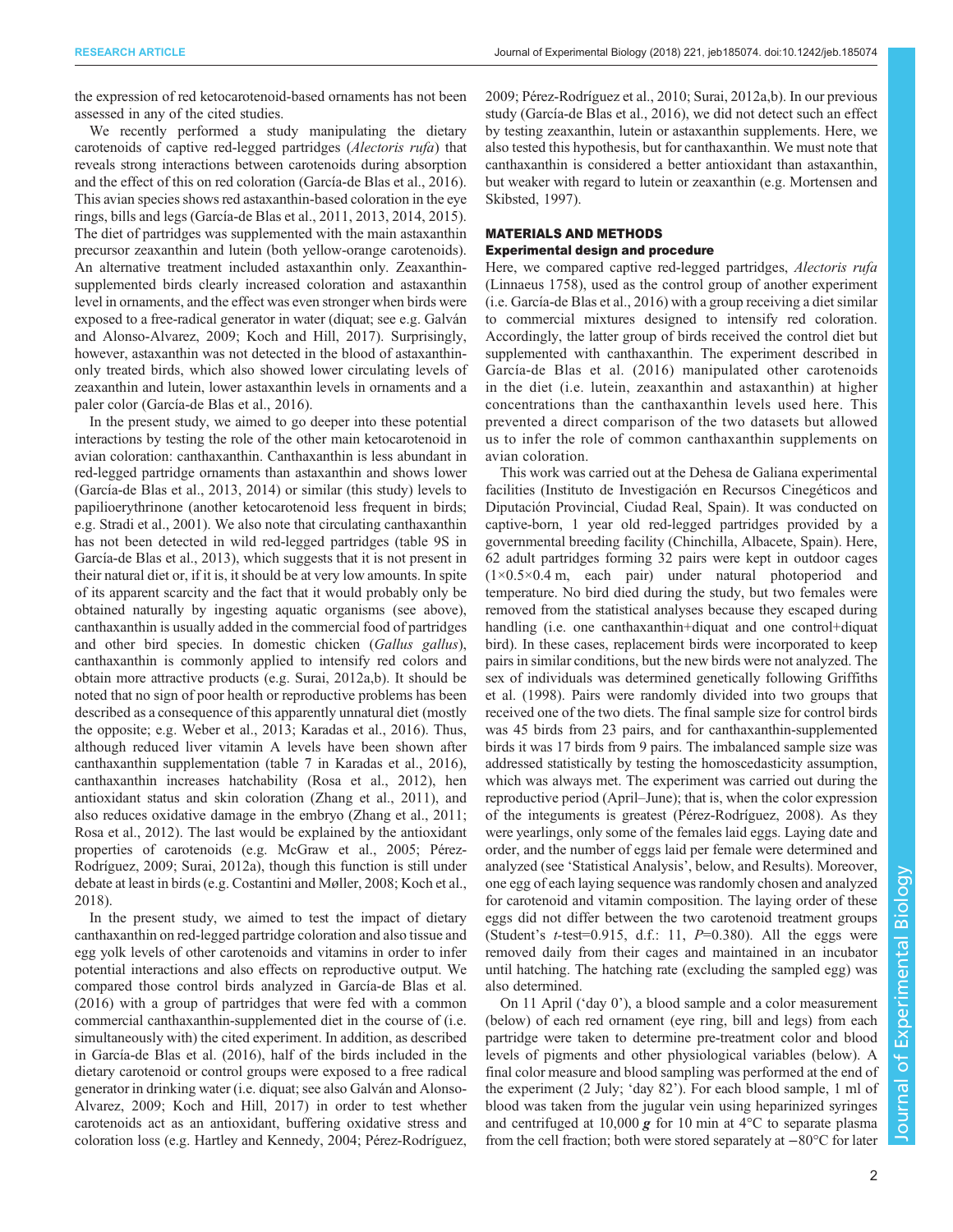<span id="page-2-0"></span>analysis. Before centrifugation, an aliquot of each blood sample was taken to calculate the hematocrit and resistance of erythrocytes against oxidative challenge (see below).

On 30 May, 15 pairs were randomly allocated to the oxidative challenge. Of these, 11 pairs were control birds and 4 pairs were canthaxanthin-treated birds. All these birds were treated with diquat dibromide, added to the drinking water. Diquat dibromide is a redox cycler that is transformed into a free radical which, in reaction with molecular oxygen, produces superoxide and other redox products (e.g. [Sewalk et al., 2000](#page-11-0); [Zeman et al., 2005; Xu et al., 2007](#page-11-0)). The diquat bromide dose [0.50 ml l−<sup>1</sup> Reglone (Syngenta, Madrid) in drinking water; Reglone contains 20% w/v diquat dibromide in water] was established on the basis of a pilot study and the results obtained in previous work in the same species, which reported no body mass changes but an increase in lipid oxidative damage in erythrocytes (see supporting fig. 1 in [Alonso-Alvarez and Galván,](#page-10-0) [2011](#page-10-0); see also [Galván and Alonso-Alvarez, 2009](#page-10-0)).

At the last sampling event, all the birds were killed by cervical dislocation in order to take samples from internal tissues and ornaments. The experimental protocol was approved by the University of Castilla-La Mancha's Committee on Ethics and Animal Experimentation (CEEA, UCLM, Spain; reference number 1011.01).

## Manipulation of carotenoid content in food

The manipulation of carotenoid content in the pellets was made on a basal commercial diet normally used during reproduction of captive red-legged partridges, containing wheat, barley, corn and soy in different proportions (INALSA, Ciudad Real, Spain). This feed did not contain any additional carotenoid to that naturally present in the grain (lutein and zeaxanthin; see below). To create the experimental canthaxanthin diet, a canthaxanthin supplement (Carophyll Red 10%, DSM Nutritional Products, Madrid, Spain) was added to the basal diet. This was made in collaboration with INALSA. All the pellets were produced following the usual method of commercial feed preparation by using large-scale mills ([Pietsch, 2005\)](#page-11-0). This process yielded perfectly homogeneous pellets, similar in size and color to base feed, avoiding pigmentation of the head of the birds by direct contact. To obtain the exact composition of carotenoids and vitamins in the pelleted food, HPLC-DAD (high-performance liquid chromatography with diode-array detection) analysis was carried out. The pigment in pellet samples was extracted by means of successive application of acetone and hexane. The hexane solution was then centrifuged  $(3000 \, \text{g}, 5 \, \text{min})$  and hexane extracts were evaporated and dissolved in an adequate amount of HPLC mobile phase for their identification and quantification (see description in 'Quantification of carotenoids and vitamins', below).

The carotenoid, tocopherol and retinol content of each type of pellet is shown in Table 1. The canthaxanthin diet included a higher total carotenoid level, which was mostly due to canthaxanthin. Unexpected higher levels of other carotenoids and retinol in the canthaxanthin diet were probably due to the protective antioxidant action of canthaxanthin during the pelleting process, which involves high pressure and temperature [\(Pietsch, 2005](#page-11-0)). Manipulation of carotenoid levels in the diet should resemble natural scenarios

[\(Koch et al., 2016\)](#page-10-0). However, the natural carotenoid content in the diet of wild red-legged partridges is currently unknown. We should also consider that body carotenoid levels of wild partridges are significantly higher than levels in captive birds that usually receive carotenoid supplements (table 9S in [García-de Blas et al., 2015\)](#page-10-0). This suggests that our supplements would not produce unnatural phenotypes. Moreover, no negative effect due to a hypothetical pharmacological level of carotenoids or diquat exposure was detected in terms of survival or body mass (see Results).

## Quantification of carotenoids and vitamins

The quantification of carotenoids, retinol, retinyl and tocopherol in internal tissues (i.e. blood plasma and liver), egg yolks and colored integuments was performed by HPLC-DAD-fluorescence detection (FLD) following the methods described by [Rodríguez-Estival et al.](#page-11-0) [\(2010\)](#page-11-0) and [García-de Blas et al. \(2011, 2013\)](#page-10-0). Carotenoid levels are total values including the levels of esterified and free forms for each specific pigment. Retinyl levels were only detected in the liver. We added retinyl values to retinol concentrations in order to obtain a measure of vitamin A in this organ. Standards of lutein, zeaxanthin, canthaxanthin, astaxanthin, astaxanthin monopalmitate and astaxanthin dipalmitate were purchased from CaroteNature (Lupsingen, Switzerland). Retinyl acetate (used as an internal standard) and standards of retinol and α-tocopherol were provided by Sigma-Aldrich.

## Resistance to hemolysis under free radical exposure

The resistance of red blood cells to hemolysis under exposure to a free radical generator was assessed. Whole blood was exposed to a temperature-controlled free radical challenge by adding 2,2-azobis- (aminodinopropane) hydrochloride (AAPH) ([Rojas Wahl et al.,](#page-11-0) [1998\)](#page-11-0). A detailed description of this technique can be found in [García-de Blas et al. \(2016\).](#page-10-0) The lysis of red blood cells was assessed with a microplate reader device (PowerWave XS2, Bio-Tek Instruments Inc., Winooski, VT, USA), which measures the decrease in optical density at 540 nm wavelength every few minutes. Blood samples of a different bird species (zebra finch, Taeniopygia guttata) assessed twice were repeatable (repeatabilities sensu [Lessells and Boag, 1987](#page-10-0); here and subsequently:  $r=0.84$ ,  $P<0.001$ ,  $n=43$ ). Units are reported as minutes to hemolyze 50% of erythrocytes based on absorbance decline.

## Plasma antioxidants and metabolites

The total antioxidant status (TAS) of blood plasma was analyzed to estimate the availability of circulating antioxidants. As the idea that this measure assesses all antioxidants is questionable (it mostly measures hydrosoluble antioxidants), the term 'total' was avoided, and 'plasma antioxidants' (PLAOX) is used instead. The procedure is based on [Miller et al. \(1993\)](#page-11-0), modified by [Cohen et al. \(2007\)](#page-10-0) and [Romero-Haro and Alonso-Alvarez \(2014\)](#page-11-0). Repeatability calculated on other samples of red-legged partridges assessed twice was high  $(r=0.94, P<0.001, n=20;$  [Galván and Alonso-Alvarez, 2009\)](#page-10-0). Albumin, uric acid and triglyceride levels in plasma were determined with commercial kits (Biosystems SA, Barcelona, Spain) with an automated spectrophotometer (A25-Autoanalyzer, Biosystems SA).

|  |  |  |  |  |  | Table 1. Composition of a sample of each pelleted food used in the experiment |  |  |  |  |  |  |  |  |  |  |  |  |
|--|--|--|--|--|--|-------------------------------------------------------------------------------|--|--|--|--|--|--|--|--|--|--|--|--|
|--|--|--|--|--|--|-------------------------------------------------------------------------------|--|--|--|--|--|--|--|--|--|--|--|--|

| <b>Diet</b>              | Canthaxanthin | ∟utein                | Zeaxanthin           | Total carotenoids     | <b>Focopherol</b> | Retinol       |
|--------------------------|---------------|-----------------------|----------------------|-----------------------|-------------------|---------------|
| Control<br>Canthaxanthin | 9.9           | $\sim$<br>ں ب<br>2.26 | 0.69<br>$\cdot$ . IO | ר∩ ר<br>Z.UZ<br>13.34 | 0.J<br>ν.,        | $\sim$<br>৩.৬ |

Data are mg kg<sup>-1</sup>.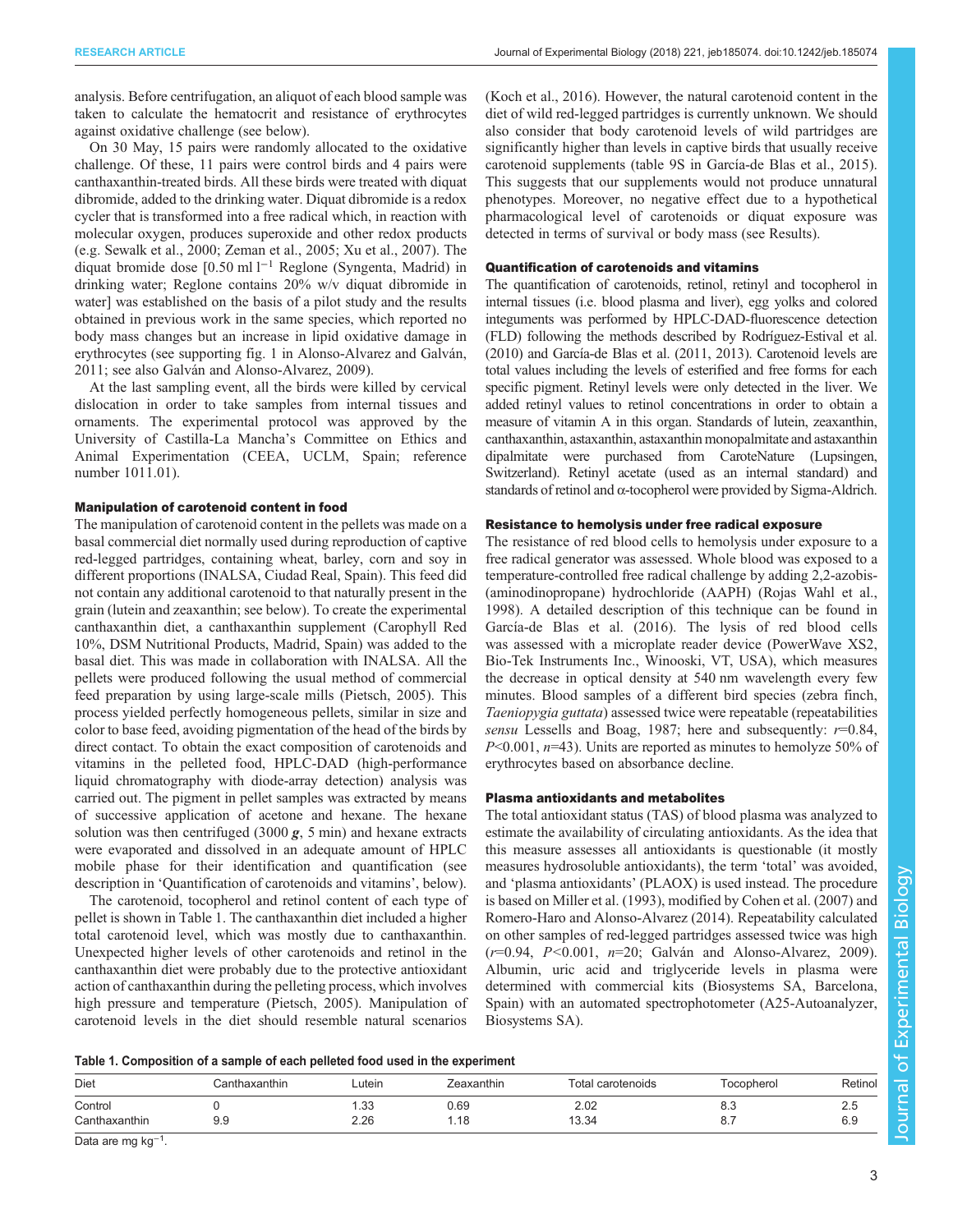## Lipid peroxidation

To assess lipid oxidative damage, malondialdehyde (MDA) levels were measured in blood plasma, liver and heart. Plasma and liver lipid peroxidation may be influenced by diquat exposure but also by carotenoid levels as carotenoids are present in birds at high levels in these tissues. The analysis of heart muscles was a way to estimate a potential impact on animal performance/survival. The measurements were carried out following the method described by [Romero-Haro and](#page-11-0) [Alonso-Alvarez \(2014\)](#page-11-0). Livers and hearts were homogenized in a stock buffer (1:10 w/v phosphate buffer 0.01 mol  $1^{-1}$  adjusted to pH 7.4 with HCl 37%). Aliquots of 50 µl of the samples (plasma, homogenized liver and heart samples, and standards) were then capped and vortexed for 5 s and were analyzed by means of HPLC-FLD as described in [Romero-Haro and Alonso-Alvarez \(2014\).](#page-11-0) Zebra finch plasma samples assessed twice provided very high withinsession ( $r=0.97$ ,  $n=20$ ,  $P<0.001$ ) and between-session ( $r=0.98$ ,  $n=20$ , P<0.001) repeatability [\(Romero-Haro and Alonso-Alvarez, 2014](#page-11-0)).

## Color measurements

The coloration of eye rings and bills of red-legged partridges was assessed using a portable spectrophotometer (Minolta CM-2600D, Tokyo, Japan). The redness of each trait was estimated from hue values that were in turn calculated by using the formula of [Saks et al.](#page-11-0)  $(2003)$ , which takes into account the brightness  $(B)$  of different colors, i.e. hue=arctan{ $[(B_v - B_b)/B_T]/[(B_r - B_g)/B_T]$ }, where y, r, b and g represent reflectance within the yellow (550–625 nm), red (625–700 nm), blue (400–475 nm) and green (475–550 nm) range, and  $B_T$  is total brightness.  $B_T$  obtained from our spectrophotometer (360–700 nm) was always added as a covariate to models testing the hue (see 'Statistical analysis', below), as the original formula includes  $B_T$  in both numerator and denominator, thus canceling out its effect. The repeatability of triplicate spectrophotometric measurements was significant for both traits  $(r>0.60, P<0.001)$ , with mean values for each sample being used.

Leg color was assessed by means of digital photographs (Nikon D-3100, Minato, Tokyo, Japan; see also [García-de Blas et al., 2013\)](#page-10-0) because the probe of our spectrophotometer did not adapt well to the leg surface (see also [Alonso-Alvarez and Galván, 2011](#page-10-0)). Birds were placed in the same position under standardized indoor light conditions (Kaiser Repro Lighting Unit; Repro Base with lights RB260 2×11 W 6000K; Kaiser Fototechnik, Buchen, Germany) with the camera (Nikon D-3100) always set to the same focus and conditions. A red color chip (Eastman Kodak Company, Rochester, NY, USA) was placed close to the legs in order to control for subtle changes in environmental light, adding the hue values of the chip as a covariate to models testing leg color (see 'Statistical analysis', below). Pictures were analyzed by a technician blind to the bird's identity. The color intensity of the central area of one of the tarsi was determined in adults by recording mean red, green and blue values (RGB system; e.g. [Alonso-Alvarez et al., 2008\)](#page-10-0) using Adobe Photoshop CS3. Hue was determined after conversion of RGB values using the [Foley and Van](#page-10-0) [Dam \(1984\)](#page-10-0) algorithm. Repeatability of picture measurements taken twice from a different sample of red-legged partridges was high  $(r>0.90, P<0.001, n=71;$  [Alonso-Alvarez and Galván, 2011\)](#page-10-0). As lower hue values obtained from spectrophotometer measures or pictures indicated higher redness levels, the sign of the hue variables was reversed (multiplied by  $-1$ ) to simplify interpretations. The term 'redness' was thus used to describe the hue inverse.

## Statistical analysis

All the analyses were performed using SAS v9.3 and SPSS software. The treatment effects on the number of females producing eggs were

calculated from contingency tables ( $\chi^2$  tests). The variability in the number of eggs per female, hatching rates and pigment and vitamin levels of one egg per laying female were all tested by non-parametric Mann–Whitney U-tests because of the lack of normality and low sample size. All these analyses on reproductive output were separately performed for the period where birds received the control or carotenoid-supplemented diet but not diquat, during carotenoid treatment plus diquat exposure or on the full dataset (the complete study period).

To analyze the effect of the canthaxanthin-based diet and diquat exposure on the variability of the last sampling values (day 82), generalized mixed models (PROC MIXED in SAS software) were used. Here, carotenoid and diquat treatments and sex were tested as fixed factors, testing their interactions. To control for any subtle initial bias, we first obtained the residuals of mixed models testing color and blood levels at the first sampling event as the dependent variables and any relevant covariate or random effects as independent terms. These residuals were then added as covariates to the definitive models. The initial value was always included in the model (even when nonsignificant) for coherence among traits. Several other covariates were also added to the models. As previously mentioned, the redness (inverse of hue) of the eye ring and the bill was always controlled for total brightness. Again, for coherence, this was done even when nonsignificant (see backward stepwise procedure, below). In the case of the leg, the redness of the red chip was also tested. In all the mixed models, plasma retinol levels in the last sampling event, as well as retinol (or vitamin A) levels in every internal tissue and ornament, were also added to control for the difference in this parameter in the experimental diet [\(Table 1\)](#page-2-0). These retinol covariates were removed when non-significant. We also explored a way to control for lutein and zeaxanthin values in a similar way, but this did not influence the results. Note that contrary to the diet data shown in [Table 1,](#page-2-0) canthaxanthin-treated animals showed lower lutein and zeaxanthin levels in blood or liver compared with controls. In models testing plasma MDA levels, plasma triglyceride levels were added to control for potential influences of lipid variability in the blood [\(Romero-Haro](#page-11-0) [and Alonso-Alvarez, 2014](#page-11-0); [Romero-Haro et al., 2015](#page-11-0); [Pérez-](#page-11-0)[Rodríguez et al., 2015](#page-11-0)). In models testing PLAOX, uric acid and albumin levels were simultaneously tested to control for the influence of recent food intake ([Cohen et al., 2007](#page-10-0)). To control for subtle differences in reproductive investment, the total number of eggs at the end of the study or the number of eggs during only the diquat experiment was also tested as an alternative covariate (in different models) but did not report any significant contribution and is not shown here. The lag time (min) to start hemolysis was added as a covariate in models testing resistance to hemolysis. Finally, the identity of the bird nested into the identity of the cage and the laboratory session for each technique were included as random factors (P-values ranging from 0.006 to 0.48; see also [García-de Blas et al.,](#page-10-0) [2016\)](#page-10-0).

We always avoided overfitting (see [Forstmeier and Schielzeth,](#page-10-0) [2011](#page-10-0)) by testing alternative models instead of full saturated models. Alternative models were also tested by removing terms at  $P > 0.05$  by following a backward stepwise procedure. The last best-fitted model was also compared with alternatives using the Akaike information criterion (AIC), providing similar conclusions. In some cases, dependent variables were transformed into mathematical functions to attain a normal distribution. This is described for each test in the Results. Differences are always provided as least square means±s.e.m. from models; that is, considering random factors and any term in the final model. Pair-wise comparisons were done by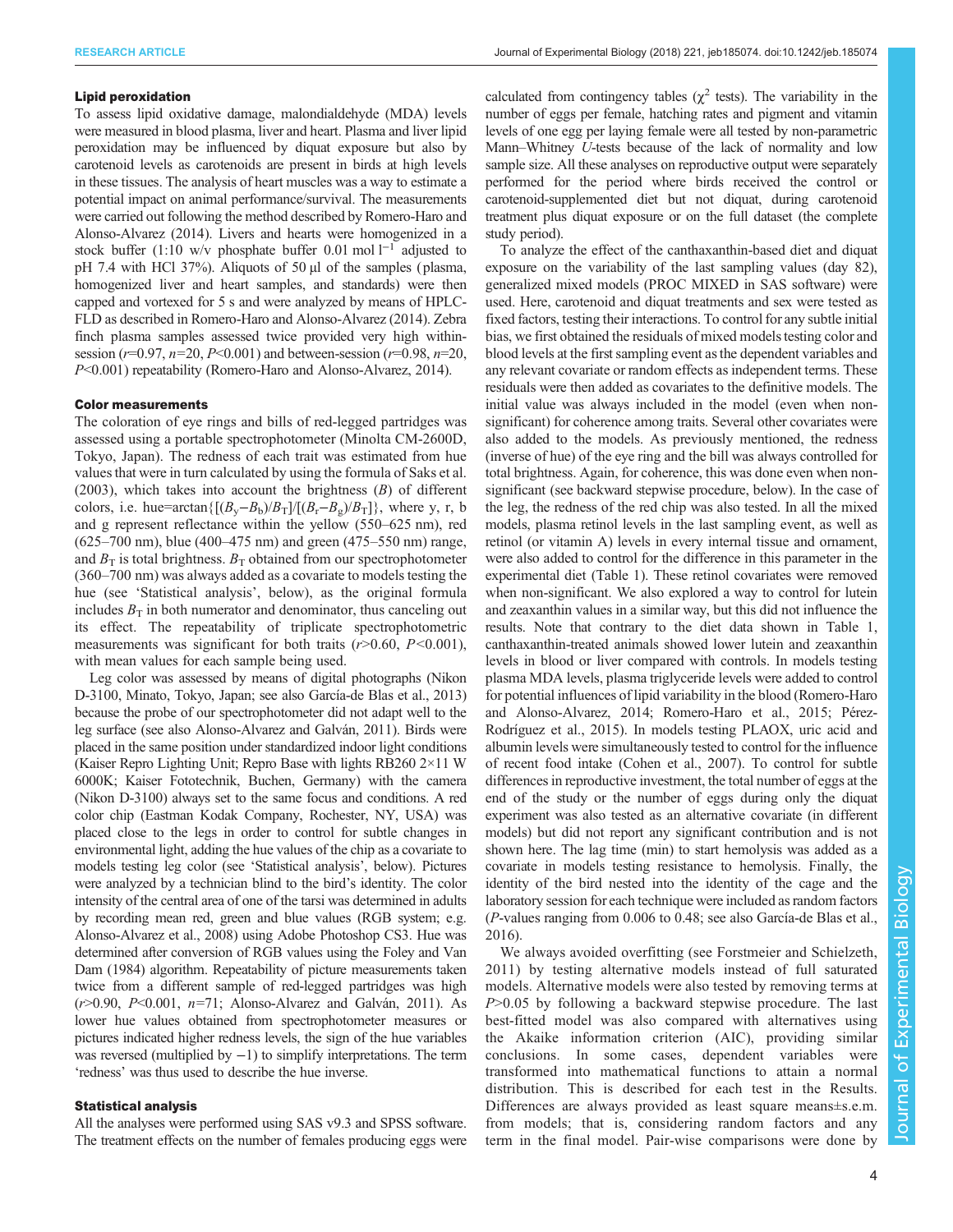<span id="page-4-0"></span>means of LSD post hoc tests. Satterthwaite degrees of freedom were used in mixed models to take into account the difference in sample sizes among variables and groups. The datasets are available from the Digital CSIC repository ([http://dx.doi.](http://dx.doi.org/10.20350/digitalCSIC/8567) [org/10.20350/digitalCSIC/8567\)](http://dx.doi.org/10.20350/digitalCSIC/8567). [Tables S1](http://jeb.biologists.org/lookup/doi/10.1242/jeb.185074.supplemental)–[S4](http://jeb.biologists.org/lookup/doi/10.1242/jeb.185074.supplemental) show descriptive statistics for the main models reported in Results.

## RESULTS

## Reproductive output

Thirteen females produced eggs [43%; 9 control diet, 4 canthaxanthin diet; 6 water (diquat control), 7 diquat]. Note that birds were yearlings and therefore they were not all expected to lay eggs. No test reported significant differences among treatments (all  $\chi^2$  reported P>0.30). Similarly, among laying females, the number of eggs produced during each period or throughout the study did not differ among treatments, and the same applies to hatching success (all Mann– Whitney U-tests reported  $P > 0.30$ .

## Diquat-exposure effects

Diquat decreased tocopherol concentration in every ornament in the whole of the sample [Fig. 1A–C; bill:  $F_{1,29,3}$ =9.67, P=0.004; eye ring (log-transformed):  $F_{1,59}$ =8.14, P=0.006; leg (log-transformed):  $F_{1,60}$ =4.17, P=0.046]. In the case of the bill, sex was retained in the final model  $(F_{1,30.1} = 7.33, P = 0.011)$ , with males showing higher values (least square means±s.e.m.:  $0.082\pm0.004$  and  $0.066\pm$ 0.004 µmol g−<sup>1</sup> for males and females, respectively). Tocopherol levels were also lower in the liver of diquat-treated birds (Fig. 1D;  $F_{1,31,1}$ =18.96, P<0.001).



Fig. 1. Effects of diquat exposure on different parameters in red-legged partridges. (A–D) Tocopherol levels in ornaments (A, bill; B, eye ring; C, leg) and liver (D) following diquat exposure. (E) Liver oxidative damage (malondialdehyde, MDA) according to sex. (F) Body mass at the end of the study according to diet. Least square means±s.e.m. from the models (see Material and Methods, 'Statistical analysis').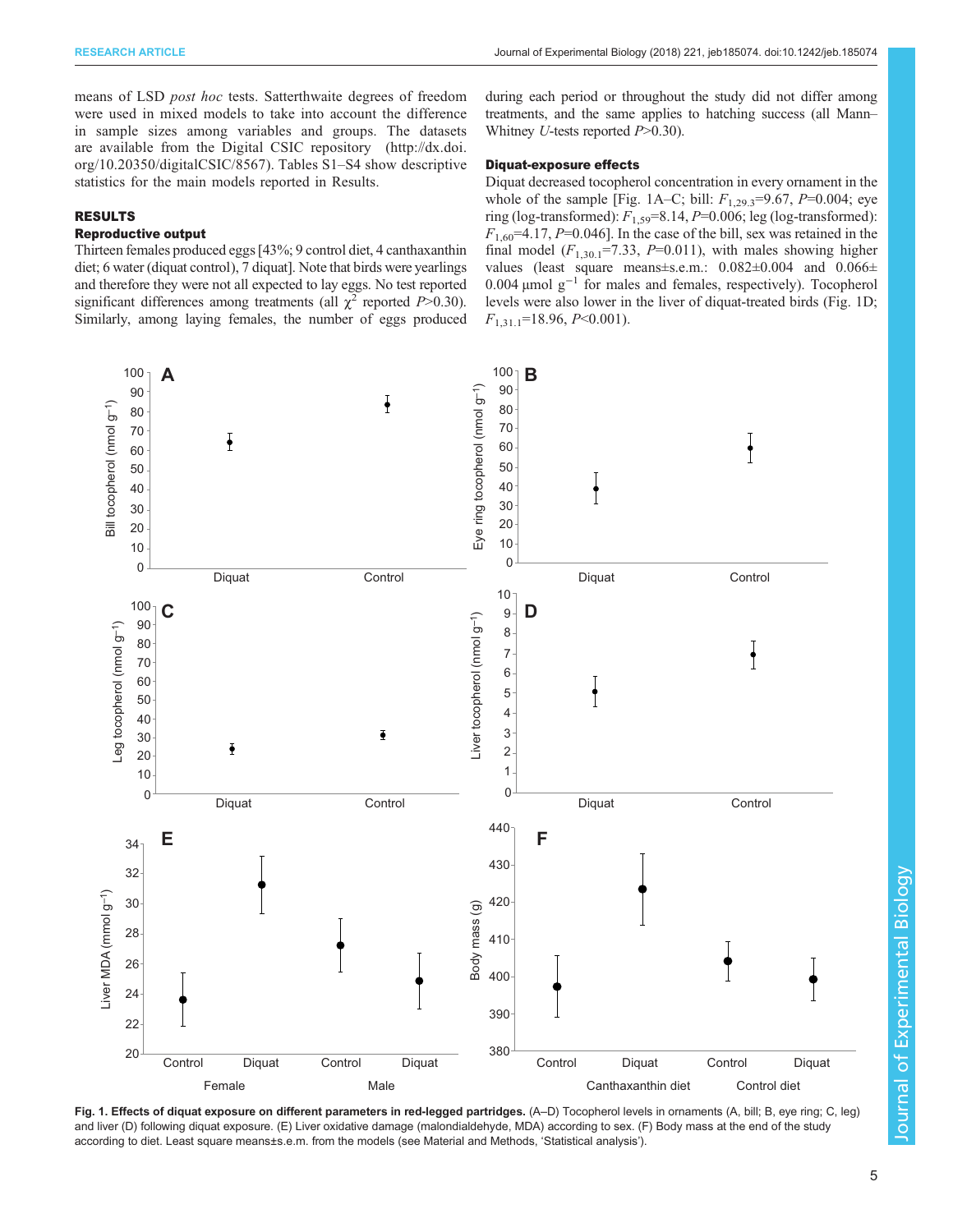RESEARCH ARTICLE **ARTICLE** ARTICLE ARTICLE ARTICLE **Journal of Experimental Biology (2018) 221**, jeb185074. doi:10.1242/jeb.185074

Liver lipid peroxidation (MDA) showed a significant interaction between diquat and sex ([Fig. 1E](#page-4-0);  $F_{1,25,9}$ =23.45, P<0.001). Females exposed to diquat showed higher oxidative damage in lipids compared with control females ( $P=0.006$ ), whereas diquat-exposed males did not differ from controls  $(P=0.241)$ . The model also included an interaction between the carotenoid group and sex  $(F_{1,26.8} = 8.79, P = 0.006)$ . Here, among birds that did not receive canthaxanthin, females suffered higher oxidative damage than males (diet control females: 28.82±1.549 mmol MDA g−<sup>1</sup> ; diet control males:  $24.03 \pm 1.572$  mmol MDA  $g^{-1}$ ;  $P < 0.001$ ). MDA levels of canthaxanthin-treated females and males did not differ (26.06±2.219 and 28.09±2.104 mmol g−<sup>1</sup> , respectively; P=0.321). This could be due to canthaxanthin-treated males showing a trend towards increased MDA values compared with control males  $(P=0.073; Fig. 1E)$  $(P=0.073; Fig. 1E)$  $(P=0.073; Fig. 1E)$ .

Finally, body mass variability showed an interaction between diquat and canthaxanthin effects ([Fig. 1](#page-4-0)F;  $F_{1,28.8}$ =4.38, P=0.045). Canthaxanthin-treated birds exposed to diquat had higher body mass at the end of the study than dietary controls treated with diquat  $(P=0.038)$  and canthaxanthin-treated birds not exposed to diquat  $(P=0.047)$ , and also showed a trend towards significance when compared with controls of both treatments  $(P=0.089)$ . Other pairwise comparisons were clearly non-significant (all  $P>0.49$ ). Diquat treatment did not show any significant influence in resistance to hemolysis, PLAOX or any other dependent variable (all  $P>0.10$ ).

## Dietary canthaxanthin increases canthaxanthin levels in partridges

Canthaxanthin levels were strongly increased in the blood plasma of canthaxanthin-treated animals [\(Fig. 2](#page-6-0)A;  $F_{1,56,3}$ =324.9, P<0.001; initial value:  $F_{1,57}=0.31, P=0.578$ ). The same was found in the liver [\(Fig. 2](#page-6-0)B;  $F_{1,42,4}$ =39.08, P<0.001), vitamin A also being positively linked and included in the model  $(F<sub>1.62.6</sub>=61.8, P=0.016; slope \pm$ s.e.m.: +3.43±1.38). Egg yolk also showed higher canthaxanthin concentrations ([Fig. 2](#page-6-0)C; U=36.00, P=0.003). The canthaxanthin supplement also clearly increased canthaxanthin levels in the ornaments [\(Fig. 2](#page-6-0)D–F; bill:  $F_{1,59} = 52.16$ ,  $P < 0.001$ ; eye ring:  $F_{1,54,4}$ =73.26, P<0.001; leg:  $F_{1,60}$ =16.47, P<0.001).

## Dietary canthaxanthin effects on other variables

Lutein values were lower in the plasma ([Fig. 3A](#page-7-0);  $F_{1.56}$ =42.19,  $P<0.001$ ; initial value:  $F_{1,56}=4.73$ ,  $P=0.034$ ; plasma retinol:  $F_{1,56}$ =9.04, P=0.004; slope±s.e.m.: +0.127±0.042) and liver [\(Fig. 3](#page-7-0)C;  $F_{1,58.6}$ =38.47, P<0.001) of canthaxanthin-treated birds. Similarly, circulating levels of zeaxanthin were also lower in the canthaxanthin group than in the diet control group [\(Fig. 3](#page-7-0)B;  $F_{1,56}$ =43.23, P<0.001; initial value:  $F_{1,56}$ =3.13, P=0.083; plasma retinol:  $F_{1,56}$ =10.69, P=0.002; slope±s.e.m.: +0.090±0.028), the liver also showing lower concentrations [\(Fig. 3D](#page-7-0);  $F_{1.58.5}$ =37.51, P<0.001). Lower lutein and zeaxanthin values were also found in the egg yolk ( $U=3.00$ ,  $P=0.020$  and  $U=4.00$ ,  $P=0.031$ , respectively; [Fig. 3](#page-7-0)E,F).

Canthaxanthin-treated birds also showed a trend to significantly higher retinol values in plasma compared with diet controls  $(F_{1,30.3}=3.52, P=0.070; 27.06\pm1.102 \text{ and } 24.79 0.793 \text{ nmol ml}^{-1},$ respectively; initial value:  $F_{1,47.9}$ =4.27, P=0.044), and had double the liver vitamin A level of diet controls  $(F_{1,60}=26.44, P<0.001;$ 842.7±70.48 and 417.3±43.32 nmol g<sup>-1</sup>, respectively). It should be noted that vitamin A levels were higher in the canthaxanthin diet [\(Table 1](#page-2-0)). In addition, the model testing diquat effects on liver tocopherol (above) also included an effect of carotenoid treatment  $(F_{1,31}=11.02, P=0.002)$ . Canthaxanthin-treated partridges showed higher tocopherol values than controls (least square means±s.e.m.; 6.80±0.75 and 5.23±0.68 nmol  $g^{-1}$ , respectively). In contrast to vitamin A, we note that tocopherol values in the diets were only subtly higher in the canthaxanthin supplement. Finally, PLAOX showed a trend to significantly higher values in canthaxanthintreated birds compared with diet controls  $[F<sub>1,41</sub>=3.29, P=0.077;$  $0.754\pm0.033$  and  $0.683\pm0.020$  (log-corrected values), respectively]. Nonetheless, a significant interaction between carotenoid treatment and sex arose when PLAOX values were controlled for levels of dietary metabolites (Fig. 4;  $F_{1,35} = 5.99$ ,  $P = 0.013$ ; uric acid:  $F_{1,35}$ =26.21, P<0.001; albumin:  $F_{1,35}$ =9.03, P=0.005; initial value:  $F_{1,35}$ =1.08, P=0.305). The result indicates that PLAOX increased in canthaxanthin-treated females only (this group differs from others at  $P<0.02$ ). No other significant effect was detected in other parameters (all  $P>0.10$ ).

## Dietary canthaxanthin decreases red pigment levels and ornament redness

The canthaxanthin-treated red-legged partridges showed lower levels of the main red pigment (astaxanthin) of their non-feathered parts. The effect of diet was significant in the bill ([Fig. 4A](#page-8-0);  $F_{1,58}$ =25.23, P<0.001) and eye rings ([Fig. 4B](#page-8-0);  $F_{1,54,4}$ =4.63,  $P=0.036$ ). The bill also revealed higher astaxanthin levels in males versus females ( $F_{1,58}$ =7.90, P=0.007; 2.97 $\pm$ 0.26 and 1.96 $\pm$ 0.28 µmol  $g^{-1}$ ). In the model testing astaxanthin levels in the legs, carotenoid treatment only showed a trend towards lower astaxanthin values versus diet controls ([Fig. 4C](#page-8-0);  $F_{1,28}=2.94$ ,  $P=0.097$ ). The same model also showed a trend towards significance for lower astaxanthin levels in the legs of diquat-treated birds versus diquat controls  $(F_{1,27.5} = 3.36, P = 0.078; 0.089 \pm 0.058$  and  $0.220 \pm$ 0.052 µmol g−<sup>1</sup> , respectively). Nonetheless, no term remained in the cited model after the backward stepwise procedure at  $P<0.05$ . Moreover, papilioerythrinone levels in any ornament did not reveal any significant effect of the canthaxanthin or diquat treatments or their interaction (all  $P > 0.090$ ).

Finally, and in agreement with astaxanthin variability, canthaxanthin-treated partridges showed lower redness in ornaments. The effect of the dietary supplement was significant in the bill [\(Fig. 4D](#page-8-0);  $F_{1,28.3}$ =7.30, P=0.012; initial redness:  $F_{1,56.6}$ =2.48, P=0.121; total brightness:  $F_{1,57.2}$ =1.23, P=0.272) and eye rings ([Fig. 4](#page-8-0)E;  $F_{1,57}$ =9.50,  $P=0.003$ ; initial redness:  $F_{1,57}=7.81$ ,  $P=0.007$ ; total brightness:  $F_{1,57}$ =1.29, P=0.260; plasma retinol covariate:  $F_{1,57}$ =5.19, P=0.027; slope $\pm$ s.e.m.:  $+1.771\pm0.778$ ). In the case of the legs, the effect was a trend towards significance [\(Fig. 4](#page-8-0)F;  $F_{1,28,7}=3.41$ , P=0.075; initial redness:  $F_{1,37.8}$ =37.9, P<0.001; red chip:  $F_{1,35.5}$ =7.94, P=0.008). Here, the sex difference was also retained  $(F_{1,29.6}=6.35, P=0.017)$ , with females showing redder legs than males (9.583±0.259 and 8.942± 0.249, respectively).

## **DISCUSSION**

Our results as a whole point to a strong interference of high levels of dietary canthaxanthin on the uptake of the main dietary yellow carotenoids (zeaxanthin and lutein). Zeaxanthin is considered an important precursor of astaxanthin, the main red carotenoid giving color to partridge non-feathered body parts [\(García-de Blas et al.,](#page-10-0) [2016\)](#page-10-0). Accordingly, birds treated with canthaxanthin showed lower astaxanthin levels in red ornaments and, hence, a paler coloration. No effect was found on papilioerythrinone in ornaments, i.e. the product of lutein transformation. We should, however, be cautious as we are here accepting the null hypothesis (lack of effect) despite using a low sample size (high risk of type II error). Moreover, papilioerythrinone is a minor carotenoid in red-legged partridge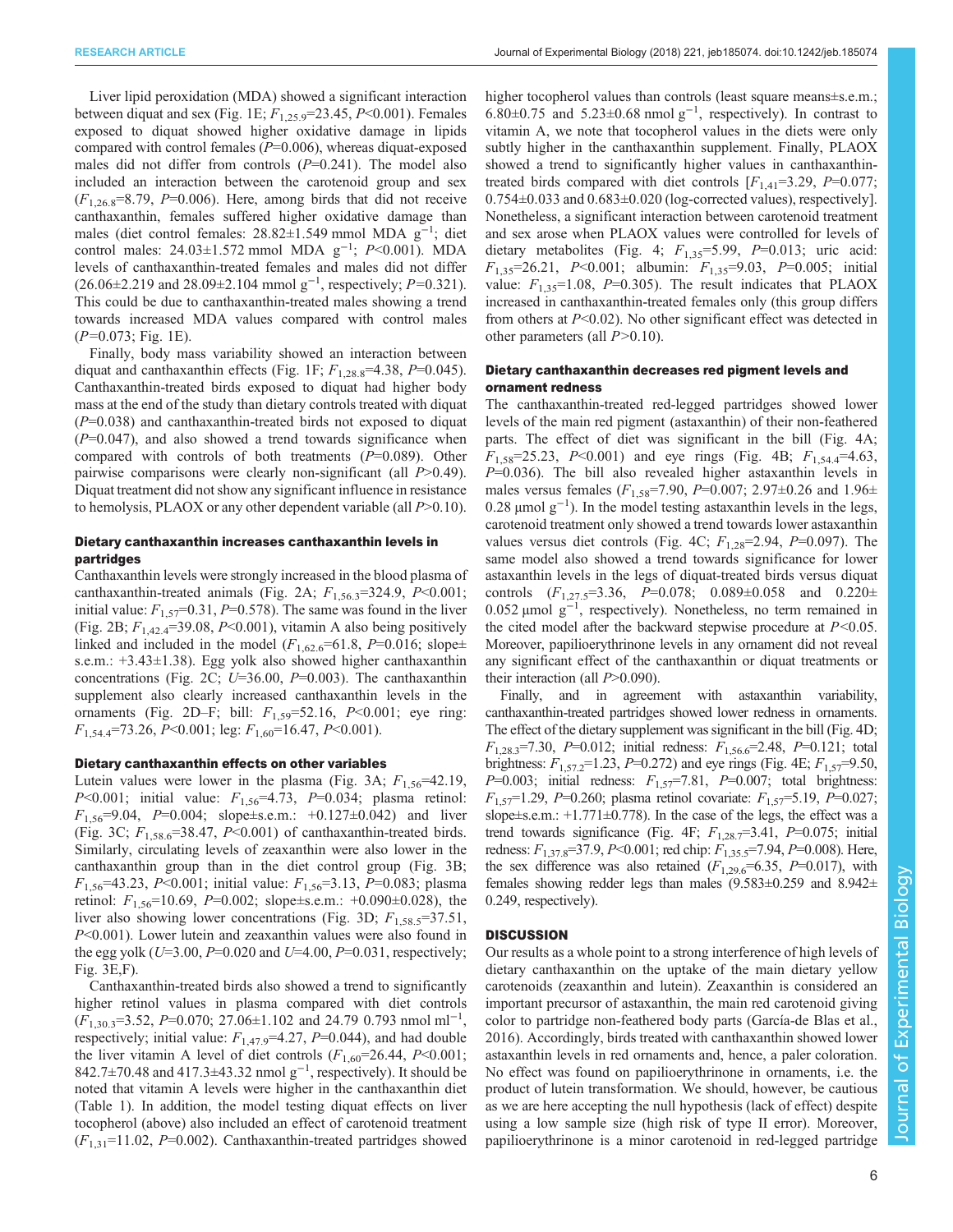<span id="page-6-0"></span>

Fig. 2. Canthaxanthin accumulation in different tissues and eggs of red-legged partridges fed with a canthaxanthin-enriched diet compared with controls. Canthaxanthin levels in blood plasma (A), liver (B), egg yolk (C) and ornaments (D, bill; E, eye ring; F, leg). Least square means±s.e.m. from mixed models (A,B,D–F) and a box plot (C) showing medians, quartiles and range (see Materials and Methods, 'Statistical analysis').

coloration ([García-de Blas et al., 2013, 2014](#page-10-0)). Nonetheless, our results are coherent with a strong competition for intestinal absorption between canthaxanthin and zeaxanthin, and warn of the indiscriminate use of the red pigment as a dietary supplement in birds. This scenario may also be present in the wild for birds fed on food items with an excess of those carotenoids not suitable for coloration. In that case, the results would contribute to understanding of the costs/benefits involved in red sexual signaling. Here, we must mention that captive male red-legged partridges whose red coloration was intensified by means of red paint obtained a better reproductive output as their mates laid more eggs ([Alonso-Alvarez et al., 2012\)](#page-10-0). Therefore, a decline in redness could impair partridge breeding success.

Canthaxanthin supplementation did not apparently buffer the oxidative stress associated with diquat, as a priori predicted. This, nonetheless, agrees with our previous results [\(García-de Blas et al.,](#page-10-0) [2016\)](#page-10-0), where no protective effect of any other supplemented carotenoid (i.e. lutein, zeaxanthin or astaxanthin) was found when birds were similarly treated with diquat. We should, however, note that astaxanthin was not absorbed into the blood in that study and, hence, its impact on tissue oxidative stress could not be tested. Regardless, these findings support the idea that the antioxidant effect of carotenoids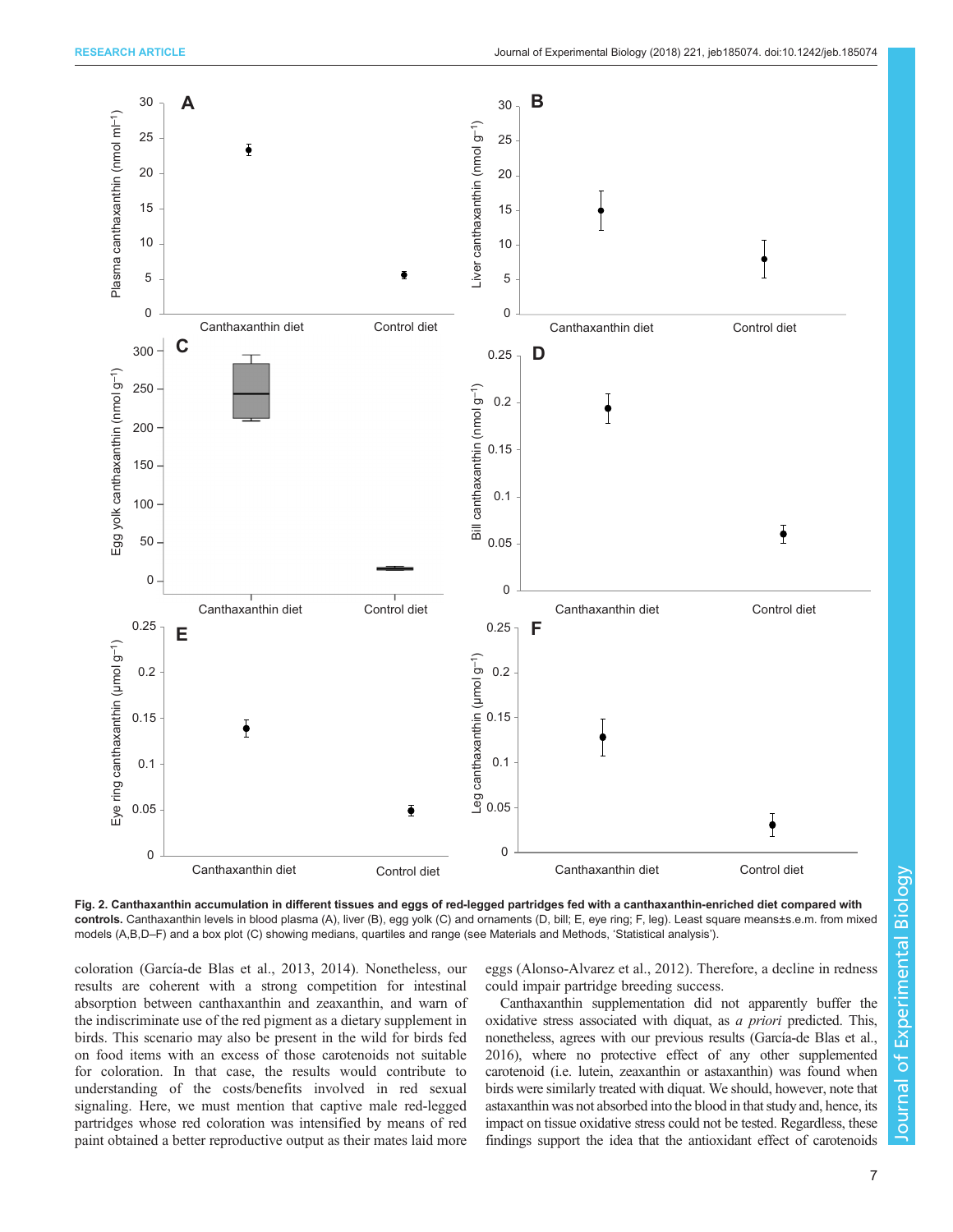<span id="page-7-0"></span>

Fig. 3. Inhibition of lutein and zeaxanthin uptake by dietary canthaxanthin. Lutein (left) and zeaxanthin (right) levels in blood plasma (A,B), liver (C,D) and egg yolk (E,F). Least square means±s.e.m. from mixed models (A–D) and box plots showing medians, quartiles and ranges (E,F) (see Materials and Methods, 'Statistical analysis').

could be relatively minor at least for birds (e.g. [Costantini and Møller,](#page-10-0) [2008](#page-10-0); [Pérez-Rodríguez, 2009;](#page-11-0) [Koch et al., 2018\)](#page-10-0). However, the results should be taken with caution as the reduced sample size could prevent detection of significant effects (avoiding type II error).

In agreement with its theoretical properties, diquat seems to have induced oxidative stress because vitamin E levels were lower in the three ornaments and liver of diquat-treated birds compared with controls. Diquat mostly acts by increasing superoxide anion levels [\(Koch and Hill, 2017\)](#page-10-0) and tocopherol could have been used to quench this superoxide or lipid and hydrogen peroxides derived from superoxide actions (e.g. [Sahin et al., 2002\)](#page-11-0). Female partridges treated with diquat also exhibited higher lipid peroxidation in the liver compared with other groups ([Fig. 1E](#page-4-0)).We could argue that female birds are more susceptible to oxidative stress as a result of the costs associated with antioxidant allocation to eggs (e.g. [Williams, 2005; Romero-Haro](#page-11-0) [et al., 2016\)](#page-11-0). In fact, in another study, those female red-legged partridges laying eggs with higher hatchability (probably associated with antioxidant content; e.g. [McGraw et al., 2005](#page-11-0)) showed higher lipid peroxidation in red blood cells (i.e. [Alonso-Alvarez et al., 2010\)](#page-10-0). Nonetheless, in our sample, liver MDA values were uncorrelated with egg number or hatchability in females  $(P>0.20)$ . Finally, diquat-treated birds attained the largest body mass but only when fed with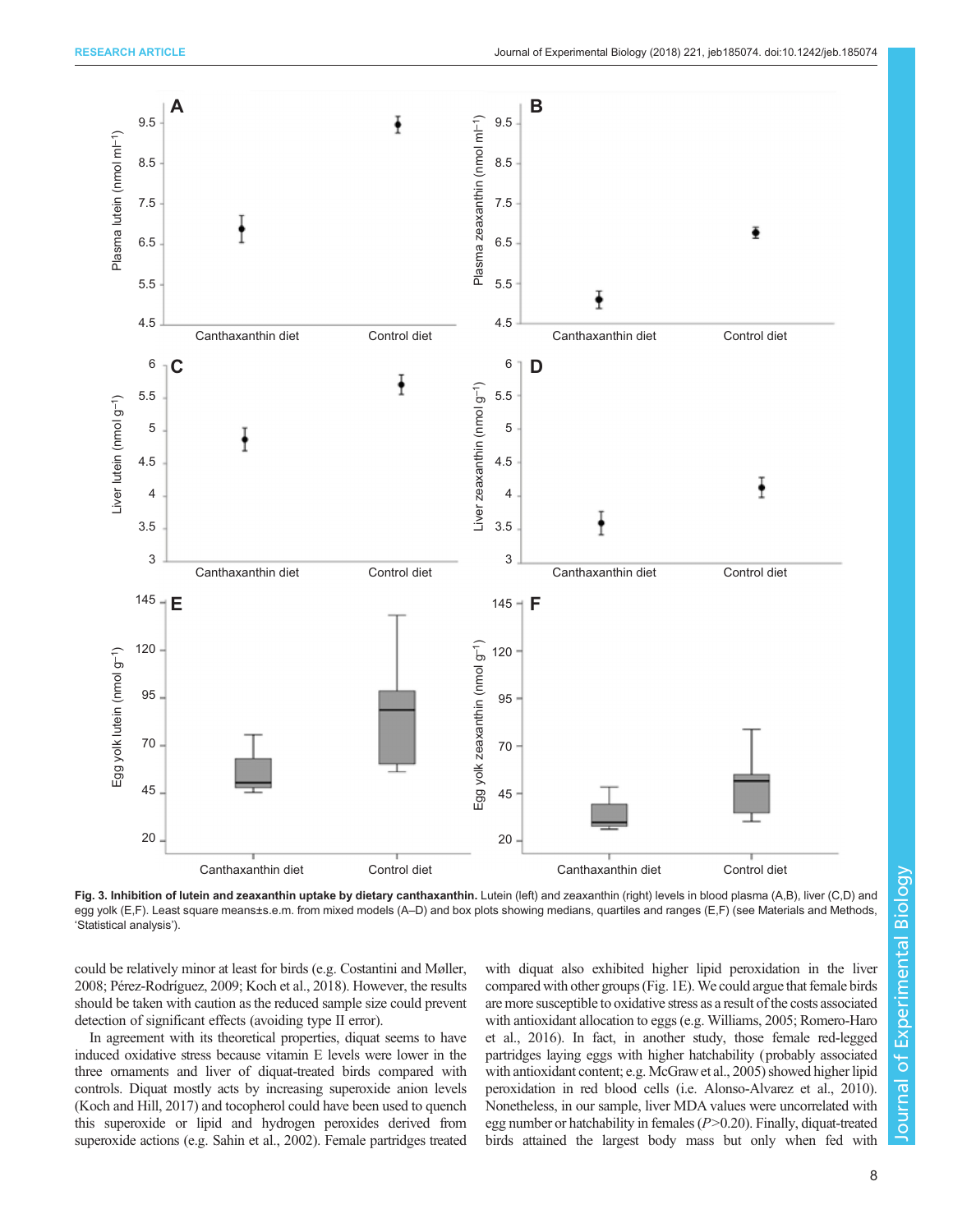<span id="page-8-0"></span>

Fig. 4. Reduced red pigment levels in ornaments and paler traits in red-legged partridges fed with dietary canthaxanthin compared with controls. Astaxanthin levels (left) and redness (right) in bills (A,D), eye rings (B,E) and legs (C,F). Least square means±s.e.m. from the models (see Materials and Methods, 'Statistical analysis').

canthaxanthin ([Fig. 1F](#page-4-0)). This is difficult to interpret, and may perhaps be linked to the antioxidant properties of canthaxanthin (e.g. [Surai,](#page-11-0) [2012a,b;](#page-11-0) [Esatbeyoglu and Rimbach, 2017](#page-10-0); [Johnson-Dahl et al., 2017\)](#page-10-0), which could lead to a better overall condition and, ultimately, body mass. This, however, does not explain why canthaxanthin-treated birds did not show higher body mass in the absence of diquat.

However, the canthaxanthin supplementation experiment seems to show that this pigment, at least at high dietary concentrations, can exert a strong inhibition on yellow xanthophyll absorption, as previously shown for astaxanthin ([García-de Blas et al., 2013\)](#page-10-0). In contrast to astaxanthin, dietary canthaxanthin is apparently well absorbed because high levels were detected in blood, liver, egg yolk and also every red ornament ([Fig. 2](#page-6-0)). Dietary canthaxanthin absorption has also been described in domestic chicken ([Surai,](#page-11-0) [2012b\)](#page-11-0) and some granivorous passerines (though inferred from tissue levels other that blood; see [McGraw, 2006,](#page-11-0) and references therein). The competitive effect of dietary canthaxanthin can be deduced from the low values of zeaxanthin and lutein in the blood, liver and egg yolks of canthaxanthin-treated partridges [\(Fig. 3\)](#page-7-0). The results contradict previous findings in green iguana, where very high levels of canthaxanthin in the diet (80 mg kg<sup>-1</sup> food) did not impair yellow xanthophyll absorption but increased plasma levels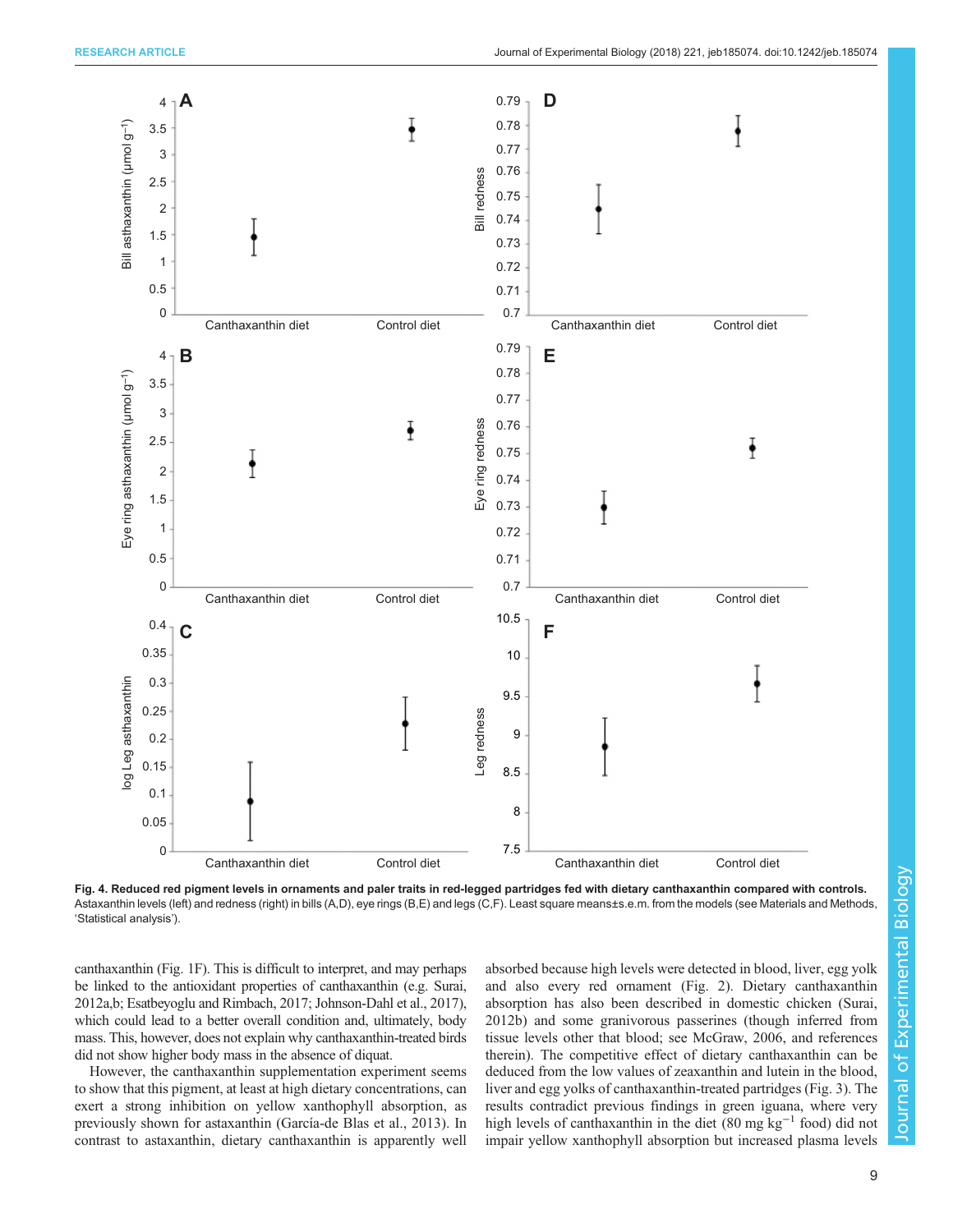of lutein ([Raila et al., 2002\)](#page-11-0). In ferrets (Mustela putorius furo), a 2 year exposure to high dietary canthaxanthin (50 mg kg−<sup>1</sup> body mass) led to a significant reduction of lutein and zeaxanthin levels in the fat, but not in other tissues ([Tang et al., 1995](#page-11-0)). However, the same dose for 1 month did not produce significant effects on plasma lutein [\(Tang et al., 1993\)](#page-11-0). In the case of birds, we have only been able to find one avian ( poultry) study testing the effect of canthaxanthin supplementation on other circulating carotenoids, and this showed no effect on lutein values [\(Jensen et al., 1998\)](#page-10-0). However, the cited study provided dietary canthaxanthin at similarly low levels to lutein (approximately 2.2 mg  $kg^{-1}$ ; see also comment below). An interaction effect could, nonetheless, be deduced in another study in black-backed gulls (Larus fuscus) [\(Blount et al., 2002\)](#page-10-0). The authors found that the high proportion of canthaxanthin in a carotenoid cocktail provided to females was also detected in the yolk of the eggs subsequently laid. However, the lutein, zeaxanthin and beta-carotene that were included in the same supplement were under-represented in the yolk. Unfortunately, although these results suggest a competitive effect of dietary canthaxanthin on carotenoid absorption, differential allocation and affinity for yolk lipids among carotenoids ([Hencken, 1992](#page-10-0)) cannot be excluded.

In terms of proximate mechanisms, we can provide several possibilities. First, canthaxanthin could be better than yellow xanthophylls at crossing intestinal barriers. However, the higher polarity of lutein and zeaxanthin compared with canthaxanthin [\(Ramakrishnan and Francis, 1980](#page-11-0); [Xia et al., 2015\)](#page-11-0) should have favored the yellow pigments during incorporation into mixed micelles and/or when crossing the enterocyte membranes [\(Furr and](#page-10-0) [Clark, 1997](#page-10-0); [Maiani et al., 2009](#page-11-0); [Salter-Venzon et al., 2017](#page-11-0), and references therein). Second, the different carotenoids could compete for transmembrane transport proteins present on the enterocyte surface (reviewed in [Reboul, 2013\)](#page-11-0). This theory is also unclear because, as far as we know, specific transport proteins have only been described for yellow xanthophylls or pro-vitamin A carotenoids, not for red ketocarotenoids (e.g. [Hill and Johnson, 2012;](#page-10-0) [Reboul, 2013\)](#page-11-0). Thus, in some way, transmembrane transport proteins would be a route not shared by canthaxanthin and these compounds (i.e. no direct competition could exist), again favoring yellow pigments rather than canthaxanthin. Third, the lower absorption of lutein and zeaxanthin in the canthaxanthin-treated group could be the result of proportionally higher levels of canthaxanthin in the diet. Although lutein and zeaxanthin amounts in the experimental diet were double that of the control diet ([Table 1](#page-2-0)), larger levels of canthaxanthin would have diluted yellow xanthophyll concentrations, reducing, in some way, their capacity to cross the intestinal barrier. Such an imbalance could also influence a last alternative: high carotenoid levels in the diet could stimulate their clearance, and this could be more evident in less represented (here yellow) pigments. High levels of canthaxanthin in vitro seem to induce increased activity of cytochrome P450 (i.e. CYPs) enzymes in the liver of rodents [\(Astorg et al., 1994](#page-10-0), [1997](#page-10-0); but see [Zheng et al., 2013,](#page-11-0) for a reduction effect in humans).

Given the lack of knowledge of the proximate mechanism involved here, the possibility that red ketocarotenoids in the diet could reduce yellow xanthophyll levels in blood is relevant from an evolutionary perspective. It suggests that constraints during the simultaneous uptake of different pigments could have promoted the evolution of biotransformation (enzymatic) mechanisms to obtain red carotenoids from yellow ones, and finally produce red ornaments. The potential physiological costs derived from the interference in absorption (here as reduced lutein and zeaxanthin levels in tissues; see also [García-de Blas et al., 2016](#page-10-0)) could also have promoted or reinforced that evolutionary process. However, the interference during uptake hypothesis requires the acceptance of two assumptions: (1) ketocarotenoids are available at high enough levels in the environment to be obtained from the diet and (2) animals cannot actively avoid those food items containing ketocarotenoids. The latter could be a consequence of main food resources always containing ketocarotenoids or individuals being unable to distinguish those food items containing high ketocarotenoid concentrations. In this regard, seed-based diets mostly contain lutein and zeaxanthin as principal carotenoids (e.g. [McGraw, 2006,](#page-11-0) and references therein), red ketocarotenoids such as canthaxanthin and astaxanthin being mostly found in invertebrates (Kayser, 1982; [Czeczuga, 1986](#page-10-0)). This opens the possibility of an active avoidance of those food items containing canthaxanthin when the physiological balance between costs and benefits becomes skewed to the first. The lack of detectable levels of canthaxanthin in the plasma of wild red-legged partridges [\(García-de Blas et al., 2013\)](#page-10-0) may suggest that dietary ketocarotenoids are scarce or actively avoided in this species. In fact, partridges abundantly feed on cereals (e.g. [Magalhaes et al., 2001](#page-11-0); [Holland et al., 2006\)](#page-10-0) that do not contain ketocarotenoids (e.g. [Panfili et al., 2004; Moore et al., 2005\)](#page-11-0).

Alternatively, as commented in the Introduction, biotransformation mechanisms could have evolved as a consequence of ketocarotenoid scarcity in available food resources. In this scenario, the absence of absorption observed for astaxanthin ([García-de Blas et al., 2016](#page-10-0)) or a competitive interaction between canthaxanthin and yellow pigments during uptake could be the consequence of the loss of physiological mechanisms responsible for an efficient transport from the food matrix to the blood. This loss would be due to relaxed or reversed selection on these mechanisms (e.g. [Wiens, 2001](#page-11-0); [Porter and](#page-11-0) [Crandall, 2003](#page-11-0); [Lahti, et al., 2009](#page-10-0)) as a consequence of the evolution of ketolases producing ketocarotenoids. This scenario may not particular to red-legged partridges. For instance, American flamingoes (Phoenicopterus ruber) fed with lutein or zeaxanthin are unable to absorb these two pigments, but are instead able to assimilate astaxanthin, which is used as a precursor for the main carotenoid in their feathers (i.e. canthaxanthin; [Fox and McBeth, 1970](#page-10-0); [McGraw, 2006\)](#page-11-0).

In summary, our results and those described in [García-de Blas et al.](#page-10-0) [\(2016\)](#page-10-0) showing an apparent inhibitory effect of dietary red ketocarotenoids on the absorption of yellow carotenoids has uncovered a possible reversed evolution of physiological pathways involved in the expression red carotenoid-based sexual signals. This selective process could be present in many other species. Future work should experimentally explore the capacity to absorb specific carotenoids in different model species, taking a comparative approach among different taxa. Our findings also highlight the importance of checking physiological constraints in new animal models before performing any dietary carotenoid supplementation. In this regard, attention should be paid to the proximate mechanisms involved. In particular, experiments manipulating the relative proportion of each carotenoid in the food are now necessary to discard or accept potential dilution mechanisms explaining uptake differences.

#### Acknowledgements

We thank Ester Ferrero and Laura Ramirez for their help with the laboratory work and photographic analyses. We also thank Lorenzo Pérez-Rodríguez, Ana Angela Romero-Haro, Núria Vallverdú and Jaime Rodríguez for their help during blood sampling; Xurxo Piñeiro, Emiliano Sobrino, Fernando Dueñas and Luis Montó for partridge maintenance; and Sarah Young for reviewing the English.

#### Competing interests

The authors declare no competing or financial interests.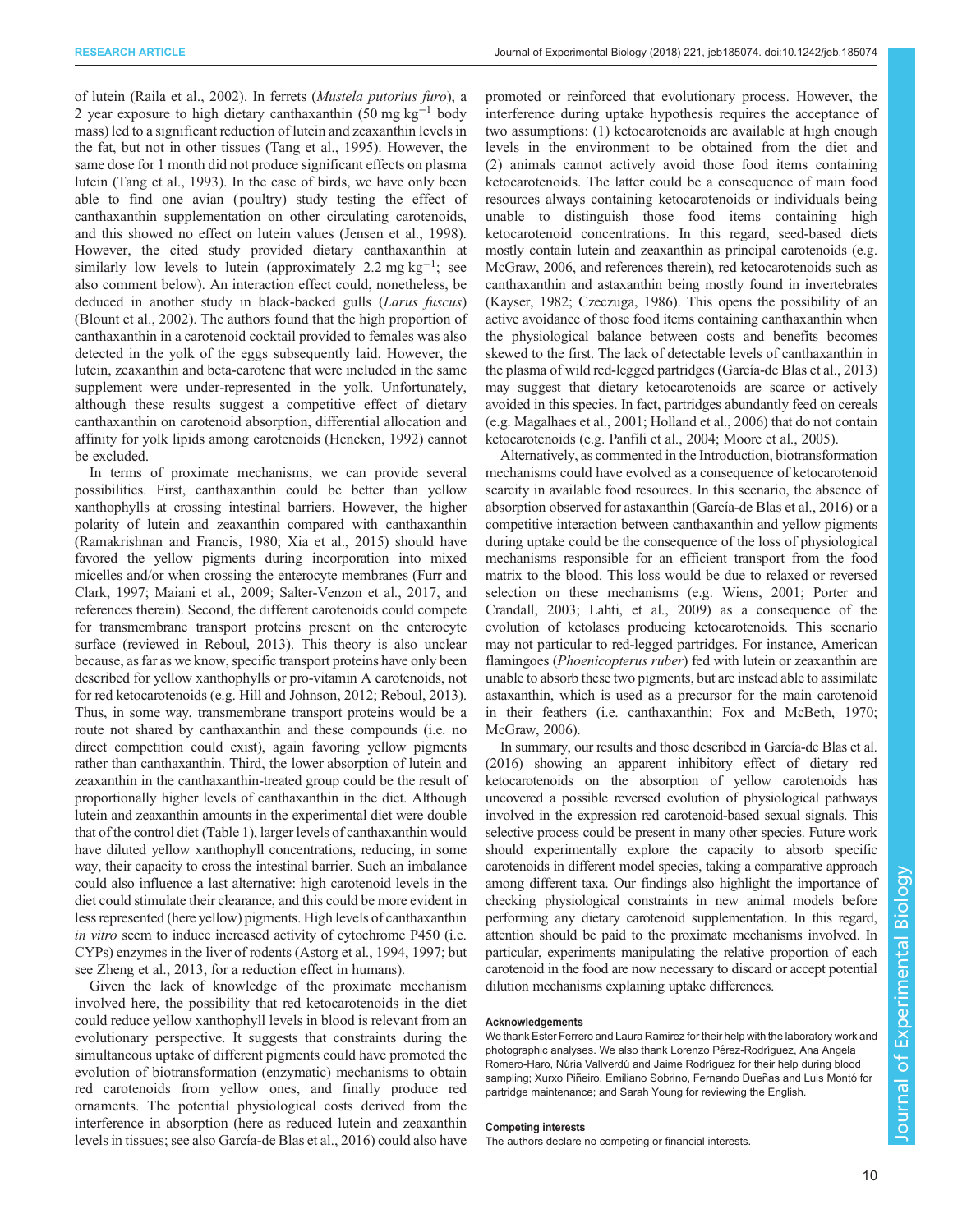#### <span id="page-10-0"></span>Author contributions

Conceptualization: C.A.-A.; Methodology: C.A.-A., E.G.-d.B., R.M.; Software: C.A.-A.; Validation: C.A.-A., R.M.; Formal analysis: C.A.-A.; Investigation: C.A.-A., E.G.-d.B., R.M.; Resources: C.A.-A., R.M.; Data curation: C.A.-A., E.G.-d.B.; Writing - original draft: C.A.-A.; Writing - review & editing: C.A.-A., R.M.; Visualization: C.A.-A.; Supervision: C.A.-A., R.M.; Project administration: C.A.-A., E.G.-d.B.; Funding acquisition: C.A.-A.

#### Funding

E.G.-d.B. was supported by a predoctoral grant (JAE-PRE) from the Consejo Superior de Investigaciones Científicas (CSIC) co-financed by Fondo Social Europeo (EU). This study was funded by Consejería de Educación y Ciencia, Junta de Comunidades de Castilla la Mancha (project ref.: PII1I09-0271-5037) and Ministerio de Economía y Competitividad (CGL2009-10883-C02-02 and CGL2015-69338-C2-2-P) from the Spanish Government. The funders had no role in study design, data collection and analysis, decision to publish, or preparation of the manuscript.

#### Data availability

Data are available from the Digital CSIC repository (Alonso-Alvarez et al., 2018): <http://dx.doi.org/10.20350/digitalCSIC/8567>

#### Supplementary information

Supplementary information available online at <http://jeb.biologists.org/lookup/doi/10.1242/jeb.185074.supplemental>

#### References

- Alonso-Alvarez, C. and Galván, I. [\(2011\). Free radical exposure creates paler](http://dx.doi.org/10.1371/journal.pone.0019403) [carotenoid-based ornaments: a possible interaction in the expression of black and](http://dx.doi.org/10.1371/journal.pone.0019403) red traits. [PLoS ONE](http://dx.doi.org/10.1371/journal.pone.0019403) 6, e19403.
- Alonso-Alvarez, C., Pérez-Rodríguez, L., Mateo, R., Chastel, O. and Viñuela, J. [\(2008\). The oxidation handicap hypothesis and the carotenoid allocation trade-off.](http://dx.doi.org/10.1111/j.1420-9101.2008.01591.x) J. Evol. Biol. 21[, 1789-1797.](http://dx.doi.org/10.1111/j.1420-9101.2008.01591.x)
- Alonso-Alvarez, C., Pérez-Rodríguez, L., García, J. T., Viñuela, J. and Mateo, R. [\(2010\). Age and breeding effort as sources of individual variability in oxidative](http://dx.doi.org/10.1086/605395) [stress markers in a bird species.](http://dx.doi.org/10.1086/605395) Physiol. Biochem. Zool. 83, 110-118.
- Alonso-Alvarez, C., Pérez-Rodrí[guez, L., Ferrero, M. E., Garc](http://dx.doi.org/10.1007/s00265-012-1321-8)ía de-Blas, E., Casas, F. and Mougeot, F. [\(2012\). Adjustment of female reproductive investment](http://dx.doi.org/10.1007/s00265-012-1321-8) [according to male carotenoid-based ornamentation in a gallinaceous bird.](http://dx.doi.org/10.1007/s00265-012-1321-8) Behav. [Ecol. Sociobiol.](http://dx.doi.org/10.1007/s00265-012-1321-8) 66, 731-742.
- Alonso-Alvarez, C., García-de Blas, E. and Mateo, R. (2018). Data from: Dietary canthaxanthin reduces xanthophyll uptake and red coloration in adult red-legged partridges. Digital CSIC Repository.<http://dx.doi.org/10.20350/digitalCSIC/8567>.
- [Astorg, P., Gradelet, S., Leclerc, J., Canivenc, M.-C. and Siess, M.-H.](http://dx.doi.org/10.1016/S0278-6915(09)80006-9) (1994). [Effects of beta-carotene and canthaxanthin on liver xenobiotic-metabolizing](http://dx.doi.org/10.1016/S0278-6915(09)80006-9) enzymes in the rat. [Food Chem. Toxicol.](http://dx.doi.org/10.1016/S0278-6915(09)80006-9) 32, 735-742.
- [Astorg, P., Gradelet, S., Leclerc, J. and Siess, M. H.](http://dx.doi.org/10.1080/01635589709514533) (1997). Effects of provitamin [A or non-provitamin A carotenoids on liver xenobiotic-metabolizing enzymes in](http://dx.doi.org/10.1080/01635589709514533) mice. [Nutr. Cancer](http://dx.doi.org/10.1080/01635589709514533) 27, 245-249.
- [Blount, J. D., Surai, P. F., Houston, D. C. and Møller, A. P.](http://dx.doi.org/10.1046/j.1365-2435.2002.00648.x) (2002). Patterns of yolk [enrichment with dietary carotenoids in gulls: the roles of pigment acquisition and](http://dx.doi.org/10.1046/j.1365-2435.2002.00648.x) utilization. [Funct. Ecol.](http://dx.doi.org/10.1046/j.1365-2435.2002.00648.x) 16, 445-453.
- Britton, G., Liaaen-Jensen, S. and Pfander, H. (2009). Carotenoids. Volumen 5: Nutrition and Health. Basel: Birkhäuser-Verlag.
- [Brown, E. D., Blakely, S. R., Babu, U., Grundel, E. and Mitchell, G. V.](http://dx.doi.org/10.1016/S0271-5317(97)00063-8) (1997). [Vegetable concentrates interact with canthaxanthin to affect carotenoid](http://dx.doi.org/10.1016/S0271-5317(97)00063-8) [bioavailability and superoxide dismutase activity but not immune response in](http://dx.doi.org/10.1016/S0271-5317(97)00063-8) rats. Nutr. Res. 17[, 989-998.](http://dx.doi.org/10.1016/S0271-5317(97)00063-8)
- Choubert, G. [\(2010\). Response of rainbow trout \(Oncorhynchus mykiss\) to varying](http://dx.doi.org/10.1111/j.1365-2095.2009.00692.x) [dietary astaxanthin/canthaxanthin ratio: colour and carotenoid retention of the](http://dx.doi.org/10.1111/j.1365-2095.2009.00692.x) muscle. [Aquac. Nutr.](http://dx.doi.org/10.1111/j.1365-2095.2009.00692.x) 16, 528-535.
- Cohen, A., Klasing, K. and Ricklefs, R. [\(2007\). Measuring circulating antioxidants](http://dx.doi.org/10.1016/j.cbpb.2006.12.015) in wild birds. [Comp. Biochem. Physiol. B](http://dx.doi.org/10.1016/j.cbpb.2006.12.015) 147, 110-121.
- Costantini, D. and Møller, A. P. [\(2008\). Carotenoids are minor antioxidants for](http://dx.doi.org/10.1111/j.1365-2435.2007.01366.x) birds. [Funct. Ecol.](http://dx.doi.org/10.1111/j.1365-2435.2007.01366.x) 22, 367-370.
- Czeczuga, B. [\(1986\). The presence of carotenoids in various species of](http://dx.doi.org/10.1016/0305-1978(86)90111-0) Lepidoptera. [Biochem. Syst. Ecol.](http://dx.doi.org/10.1016/0305-1978(86)90111-0) 14, 345-351.
- Esatbeyoglu, T. and Rimbach, G. [\(2017\). Canthaxanthin: from molecule to](http://dx.doi.org/10.1002/mnfr.201600469) function. [Mol. Nutr. Food Res.](http://dx.doi.org/10.1002/mnfr.201600469) 61, 1600469.
- Foley, J. D. and Van Dam, A. (1984). Fundamentals of Interactive Computer Graphics. Reading: Addison-Wesley.
- Forstmeier, W. and Schielzeth, H. [\(2011\). Cryptic multiple hypotheses testing in](http://dx.doi.org/10.1007/s00265-010-1038-5) [linear models: overestimated effect sizes and the winner](http://dx.doi.org/10.1007/s00265-010-1038-5)'s curse. Behav. Ecol. [Sociobiol.](http://dx.doi.org/10.1007/s00265-010-1038-5) 65, 47-55.
- Fox, D. L. and McBeth, J. W. [\(1970\). Some dietary carotenoids and blood](http://dx.doi.org/10.1016/0010-406X(70)90296-3)[carotenoid levels in flamingos.](http://dx.doi.org/10.1016/0010-406X(70)90296-3) Comp. Biochem. Physiol. 34, 707-713.

Furr, H. C. and Clark, R. M. [\(1997\). Intestinal absorption and tissue distribution of](http://dx.doi.org/10.1016/S0955-2863(97)00060-0) carotenoids. [J. Nutr. Biochem.](http://dx.doi.org/10.1016/S0955-2863(97)00060-0) 8, 364-377.

- Galván, I. and Alonso-Alvarez, C. [\(2009\). The expression of melanin-based](http://dx.doi.org/10.1098/rspb.2009.0774) [plumage is separately modulated by exogenous oxidative stress and a](http://dx.doi.org/10.1098/rspb.2009.0774) melanocortin. [Proc. R. Soc B](http://dx.doi.org/10.1098/rspb.2009.0774) 276, 3089-3097.
- García-de Blas, E., Mateo, R., Viñ[uela, J. and Alonso-Álvarez, C.](http://dx.doi.org/10.1016/j.jchromb.2010.12.019) (2011). [Identification of carotenoid pigments and their fatty acid esters in an avian](http://dx.doi.org/10.1016/j.jchromb.2010.12.019) [integument combining HPLC-DAD and LC-MS analyses.](http://dx.doi.org/10.1016/j.jchromb.2010.12.019) J. Chromat. B. 879, [341-348.](http://dx.doi.org/10.1016/j.jchromb.2010.12.019)
- García-de Blas, E., Mateo, R., Viñuela, J., Pérez-Rodríguez, L. and Alonso-Alvarez, C. [\(2013\). Free and esterified carotenoids in ornaments of an avian](http://dx.doi.org/10.1086/671812) [species: the relationship to color expression and sources of variability.](http://dx.doi.org/10.1086/671812) Physiol. [Biochem. Zool.](http://dx.doi.org/10.1086/671812) 86, 483-498.
- García-de Blas, E., Mateo, R., Guzmán Bernardo, F. J., Rodríguez Martín-[Doimeadios, R. C. and Alonso-Alvarez, C.](http://dx.doi.org/10.1007/s00114-014-1169-z) (2014). Astaxanthin and [papilioerythrinone in the skin of birds: a chromatic convergence of two](http://dx.doi.org/10.1007/s00114-014-1169-z) [metabolic routes with different precursors?](http://dx.doi.org/10.1007/s00114-014-1169-z) Naturwissenschaften 101, 407-416.
- Garcí[a-de Blas, E., Mateo, R. and Alonso-Alvarez, C.](http://dx.doi.org/10.1007/s00442-014-3163-8) (2015). Accumulation of [dietary carotenoids, retinoids and tocopherol in the internal tissues of a bird: a](http://dx.doi.org/10.1007/s00442-014-3163-8) [hypothesis for the cost of producing colored ornaments.](http://dx.doi.org/10.1007/s00442-014-3163-8) Oecologia 177, 259-271.
- Garcí[a-de Blas, E., Mateo, R. and Alonso-Alvarez, C.](http://dx.doi.org/10.7717/peerj.2237) (2016). Specific carotenoid [pigments in the diet and a bit of oxidative stress in the recipe for producing red](http://dx.doi.org/10.7717/peerj.2237) [carotenoid-based signals.](http://dx.doi.org/10.7717/peerj.2237) PeerJ 4, e2237.
- Goodwin, T. (1984). The Biochemistry of Carotenoids. Volumen II. Animals. 2nd edn. Berlin: Springer-Verlag.
- [Griffiths, R., Double, M. C., Orr, K. and Dawson, R. J. G.](http://dx.doi.org/10.1046/j.1365-294x.1998.00389.x) (1998). A DNA test to sex most birds. Mol. Ecol. 7[, 1071-1075.](http://dx.doi.org/10.1046/j.1365-294x.1998.00389.x)
- Hartley, R. C. and Kennedy, M. W. [\(2004\). Are carotenoids a red herring in sexual](http://dx.doi.org/10.1016/j.tree.2004.04.002) display. [Trends Ecol. Evol.](http://dx.doi.org/10.1016/j.tree.2004.04.002) 19, 353-354.
- Hencken, H. [\(1992\). Chemical and physiological behavior of feed carotenoids and](http://dx.doi.org/10.3382/ps.0710711) [their effects on pigmentation.](http://dx.doi.org/10.3382/ps.0710711) Poultry Sci. 71, 711-717.
- Hill, G. E. (2006). Color displays as intrasexual signals of aggression and dominance. In Bird Coloration. Volume II. Function and Evolution (ed. G. E. Hill and K. J. McGraw), pp. 137-200. Cambridge, Massachusetts: Harvard University Press.
- Hill, G. E. and Johnson, J. D. [\(2012\). The vitamin A-redox hypothesis: a](http://dx.doi.org/10.1086/667861) [biochemical basis for honest signaling via carotenoid pigmentation.](http://dx.doi.org/10.1086/667861) Am. Nat. 180, [E127-E150.](http://dx.doi.org/10.1086/667861)
- [Holland, J. M., Hutchison, M. A. S., Smith, B. and Aebischer, N. J.](http://dx.doi.org/10.1111/j.1744-7348.2006.00039.x) (2006). A [review of invertebrates and seed-bearing plants as food for farmland birds in](http://dx.doi.org/10.1111/j.1744-7348.2006.00039.x) Europe. [Ann. Appl. Biol.](http://dx.doi.org/10.1111/j.1744-7348.2006.00039.x) 148, 49-71.
- Hudon, J. and Brush, A. H. [\(1990\). Carotenoids produce flush in the Elegant Tern](http://dx.doi.org/10.2307/1368708) plumage. Condor 92[, 798-801.](http://dx.doi.org/10.2307/1368708)
- Isaksson, C. [\(2009\). The chemical pathway of carotenoids: from plants to birds.](http://dx.doi.org/10.5253/078.097.0116) Ardea 97[, 125-128.](http://dx.doi.org/10.5253/078.097.0116)
- [Jensen, S. K., Jensen, C., Jakobsen, K., Engberg, R. M., Andersen, J. O.,](http://dx.doi.org/10.1080/09064709809362400) [Lauridsen, C., Sørensen, S., Skibsted, L. H. and Bertelsen, G.](http://dx.doi.org/10.1080/09064709809362400) (1998). [Supplementation of broiler diets with retinol acetate, ß-carotene or canthaxanthin:](http://dx.doi.org/10.1080/09064709809362400) [effect on vitamin status and oxidative status of broilers in vivo and on meat](http://dx.doi.org/10.1080/09064709809362400) stability. [Acta Agric. Scand. A](http://dx.doi.org/10.1080/09064709809362400) 48, 28-37.
- [Johnson-Dahl, M. L., Zuidhof, M. J. and Korver, D. R.](http://dx.doi.org/10.3382/ps/pew293) (2017). The effect of [maternal canthaxanthin supplementation and hen age on breeder performance,](http://dx.doi.org/10.3382/ps/pew293) [early chick traits, and indices of innate immune function.](http://dx.doi.org/10.3382/ps/pew293) Poultry Sci. 96, 634-646.
- Karadas, F., Erdoğ[an, S. I., Kor, D. I., Oto, G. I. and Uluman, M.](http://dx.doi.org/10.1590/18069061-2015-0155) (2016). Vitamin E [and carotenoids in broiler diets on the growth performance, skin pigmentation and](http://dx.doi.org/10.1590/18069061-2015-0155) [liver and plasma antioxidant concentrations.](http://dx.doi.org/10.1590/18069061-2015-0155) Br. J. Poultry Sci. 18, 101-116.
- Kayser, H. (1982). Carotenoids in stick insects (phasmids). A quantitative comparison of six species at major developmental stages. Comp. Biochem. Physiol. 72B, 427-432.
- [Kiessling, A., Olsen, R.-E. and Buttle, L.](http://dx.doi.org/10.1046/j.1365-2095.2003.00251.x) (2003). Given the same dietary [carotenoid inclusion, Atlantic salmon,](http://dx.doi.org/10.1046/j.1365-2095.2003.00251.x) Salmo salar (L.) display higher blood levels [of canthaxanthin than astaxanthin.](http://dx.doi.org/10.1046/j.1365-2095.2003.00251.x) Aquac. Nutr. 9, 253-261.
- Koch, R. E. and Hill, G. E. [\(2017\). An assessment of techniques to manipulate](http://dx.doi.org/10.1111/1365-2435.12664) [oxidative stress in animals.](http://dx.doi.org/10.1111/1365-2435.12664) Funct. Ecol. 31, 9-21.
- Koch, R. E., Wilson, A. E. and Hill, G. E. [\(2016\). The importance of carotenoid dose](http://dx.doi.org/10.1086/684485) [in supplementation studies with songbirds.](http://dx.doi.org/10.1086/684485) Physiol. Biochem. Zool. 89, 61-71.
- [Koch, R. E., Kavazis, A. N., Hasselquist, D., Hood, W. R., Zhang, Y., Toomey,](http://dx.doi.org/10.1038/s41467-018-02974-x) M. B. and Hill, G. E. [\(2018\). No evidence that carotenoid pigments boost either](http://dx.doi.org/10.1038/s41467-018-02974-x) [immune or antioxidant defenses in a songbird.](http://dx.doi.org/10.1038/s41467-018-02974-x) Nat. Commun. 9, 1-7.
- [Kostic, D., White, W. S. and Olson, J. A.](http://dx.doi.org/10.1093/ajcn/62.3.604) (1995). Intestinal absorption, serum [clearance, and interactions between lutein and](http://dx.doi.org/10.1093/ajcn/62.3.604) β-carotene when administered to [human adults in separate or combined oral doses.](http://dx.doi.org/10.1093/ajcn/62.3.604) Am. J. Clin. Nutr. 62, 604-610.
- [Lahti, D. C., Johnson, N. A., Ajie, B. C., Otto, S. P., Hendry, A. P., Blumstein,](http://dx.doi.org/10.1016/j.tree.2009.03.010) [D. T., Coss, R. G., Donohue, K. and Foster, S. A.](http://dx.doi.org/10.1016/j.tree.2009.03.010) (2009). Relaxed selection in the wild. [Trends Ecol. Evol.](http://dx.doi.org/10.1016/j.tree.2009.03.010) 24, 487-496.
- Lessells, C. M. and Boag, P. T. [\(1987\). Unrepeatable repeatabilities: a common](http://dx.doi.org/10.2307/4087240) mistake. Auk 104[, 116-121.](http://dx.doi.org/10.2307/4087240)
- Lopes, R. J., Johnson, J. D., Toomey, M. B., Ferreira, M. S., Araújo, P. M., Melo-[Ferreira, J., Andersson, L. Hill, G. E., Corbo, J. C. and Carneiro, M.](http://dx.doi.org/10.1016/j.cub.2016.03.076) (2016).